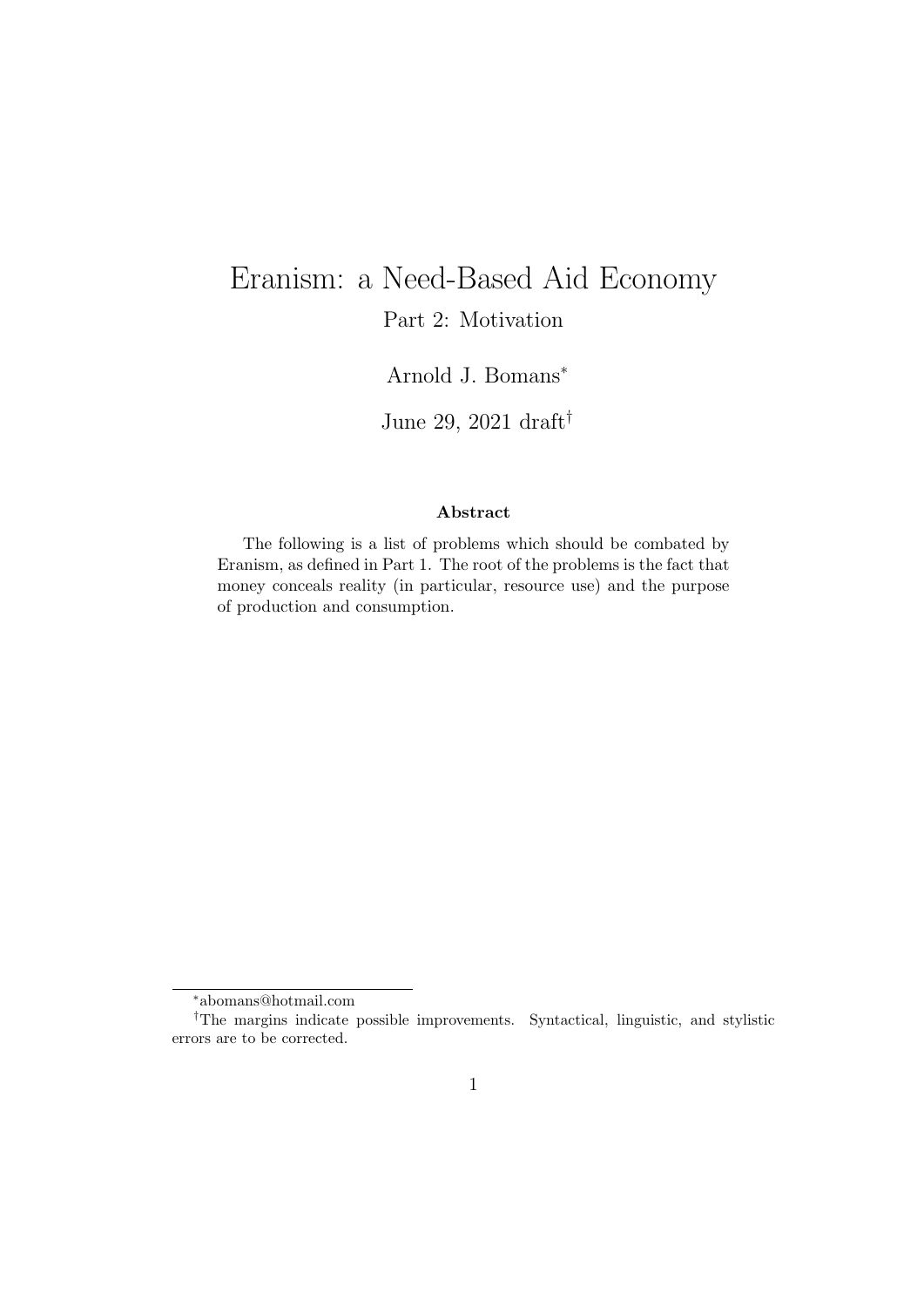# **Contents**

|   |                         | 1 Introduction        | 3 |  |
|---|-------------------------|-----------------------|---|--|
|   |                         | 2 Problems and Causes |   |  |
|   |                         |                       |   |  |
|   |                         |                       |   |  |
| 3 | Counter-measures        |                       |   |  |
|   |                         |                       |   |  |
|   |                         |                       |   |  |
|   |                         |                       |   |  |
|   |                         |                       |   |  |
|   | A Possible Origins<br>8 |                       |   |  |
|   |                         |                       |   |  |
|   |                         |                       |   |  |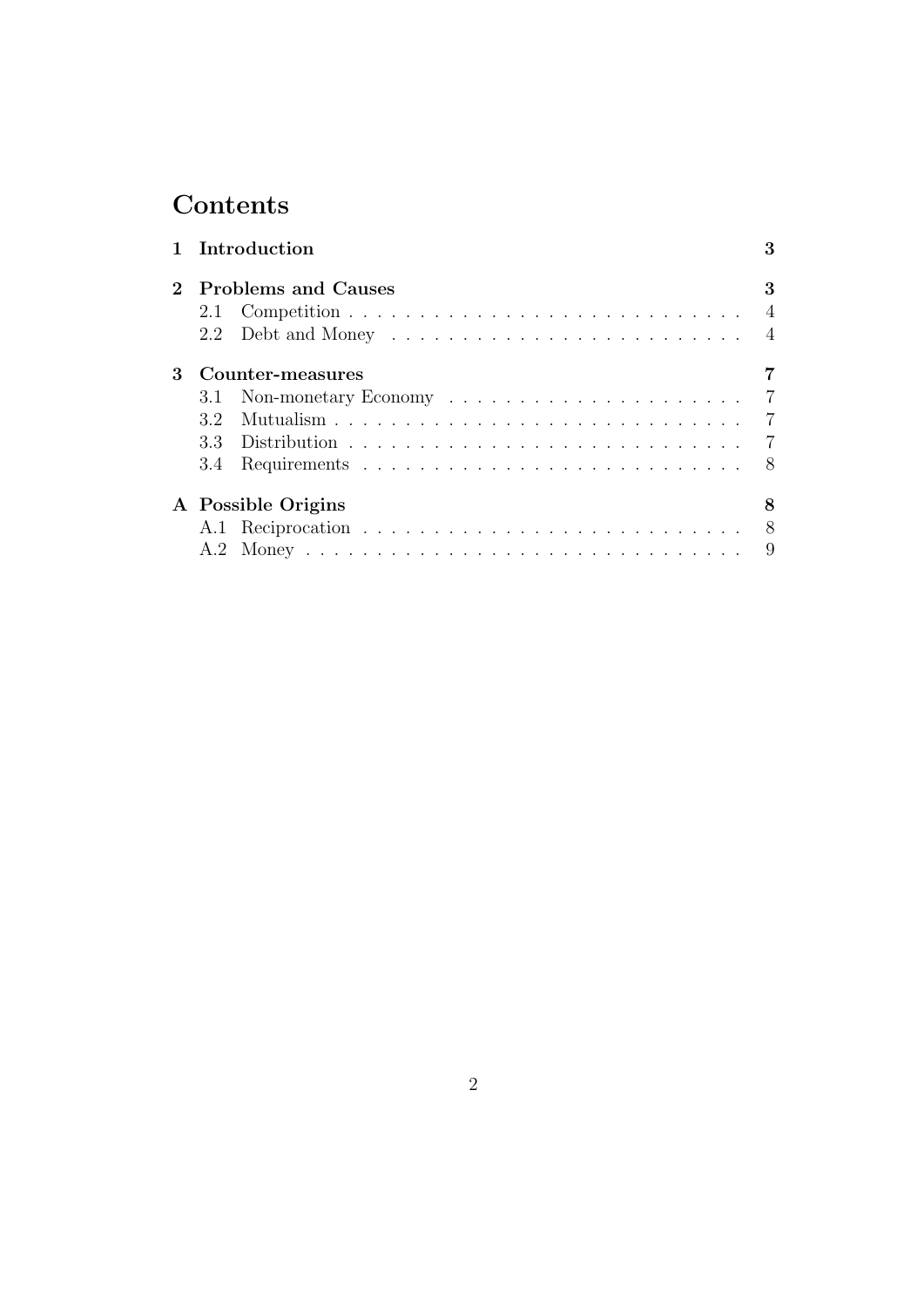"I can't see all the people die around me, because may be tomorrow, I'll be in the same place. That's why we feel so good, all the people here. That's why. In the clinic. It is very difficult for the people who work, er, they take a lot of money, to understand what it is to, to give without to come, er, to take back money or something else. They can't understand that. But for us, it is very important because if there are a lot of place[s] like this, this is the hope of the future."

–Vasiliki Eliopoulou, volunteer in a Greek hospital, established after the economic crisis [5]

## 1 Introduction

Eranism, as proposed in Part 1, deserves implementation because it provides measures against a number of problems. These problems and their causes are stated in Section 2. Section 3 explains why the measures would help to alleviate these problems. The appendix contains a few words on definitions and on the way these problems seem to have come about.

## 2 Problems and Causes

To repeat, Eranism should allow to combat two problems. First, the environmental crisis or biophysical collaps, that is, the destruction of nature and therefore, of our own livelihood. The second problem is unfair inequality, that is, the coexistence of gross poverty and riches. The root causes of these problems are 1. competition and 2. debt, in particular, money. At the heart of the problem is the fact that money conceals the real nature of things and activities: also to competitors, who necessarily need to secure sales. So, competition does not entirely count as a root cause. These two root causes lead to other intermediate causes, for instance, unnecessary, harmful activity, like overproduction, which in turn contribute to the biophysical collaps. The root causes are elaborated in the following, simplified scheme.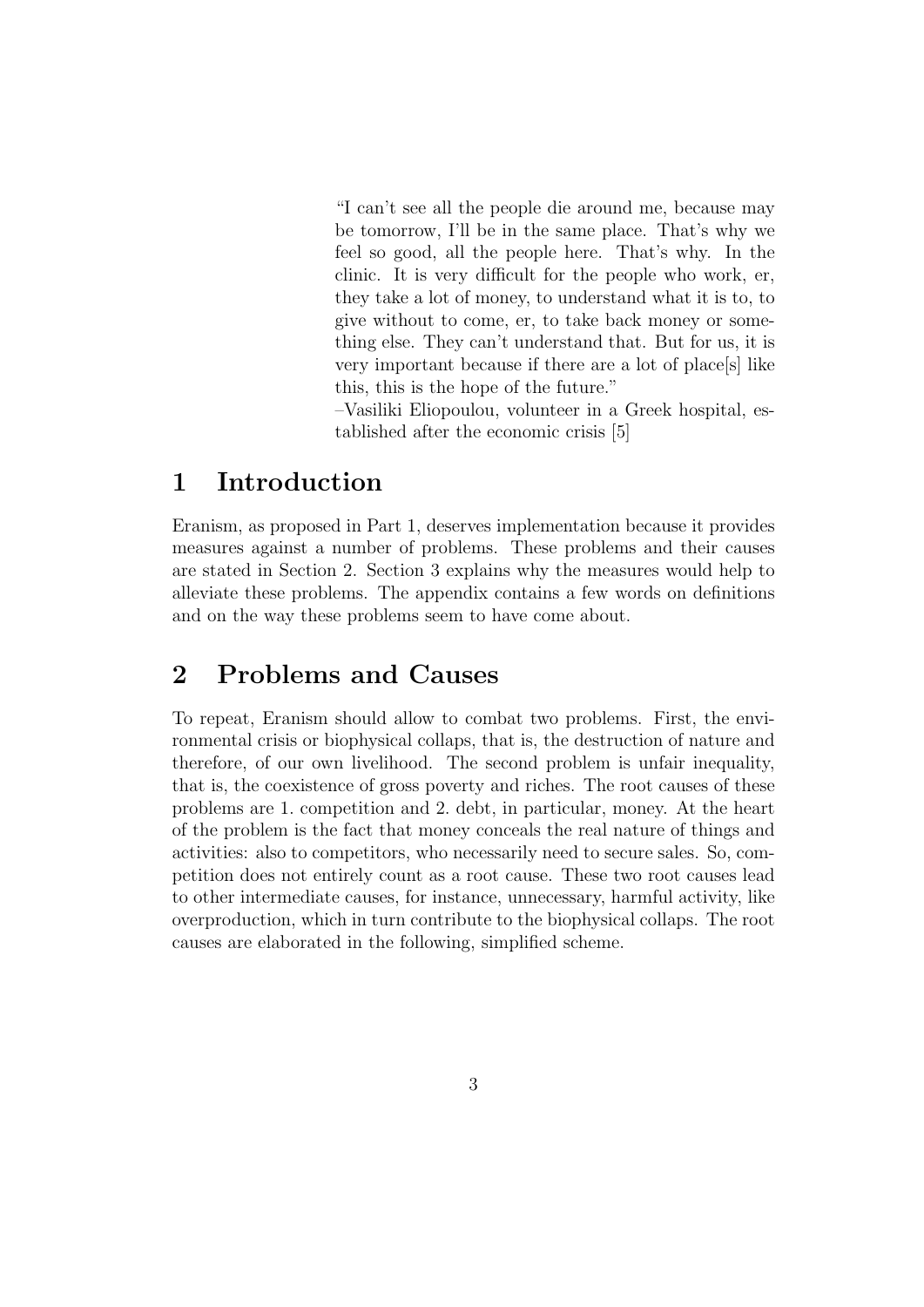#### 2.1 Competition

One of the cause of the biophysical collaps is competition, as that leads to the following.

- Short-termism People need to survive in the short run even if that is deleterious for others or themselves in the long run. To justify such paradoxical behaviour, one clinges to illusory hopes about the more distant future, which is all the more dangerous.
- Mendacity Companies need to inculcate potential customers with false needs, that is, with the illusion that they are in need of the products. Also, they employ all kinds of stratagems, like planned obsolescence [11, p.49].
- Growth The need for efficiency and the danger of unemployment propel permanent growth [6]. Overconsumption and overproduction enforce each other [11, p.47]. (The role of money herein is covered by abstraction below.) The outcome is a gross inefficiency which inflicts harm to the environment [18].

As to unfair inequality: competition endows buyers or sellers with undeserved power, that is, the capacity to decide about others. The way by which this would lead to unfair, gross inequality seems to be too intricate to capture in a simple scheme like this. (Yet, see money, 'No store of value', item 3.) Also, the concentration of power also tends to harm the common good. These matters are not discussed further because in principle, eranism does not deal with decision making. See the comments about the scope of eranism in Part 1.

#### 2.2 Debt and Money

Another cause of the ecological crisis and unfair inequality is money, or more generally, debt in the sense of any obligation to reciprocate. This general cause is stated first.

Reciprocation This is the obligation of one individual towards the other to do or give something in return of a previous act or "gift." In a system of obligations, any deed runs the risk of being reciprocated for no other reason than to redeem the obligation. Indeed, this causes a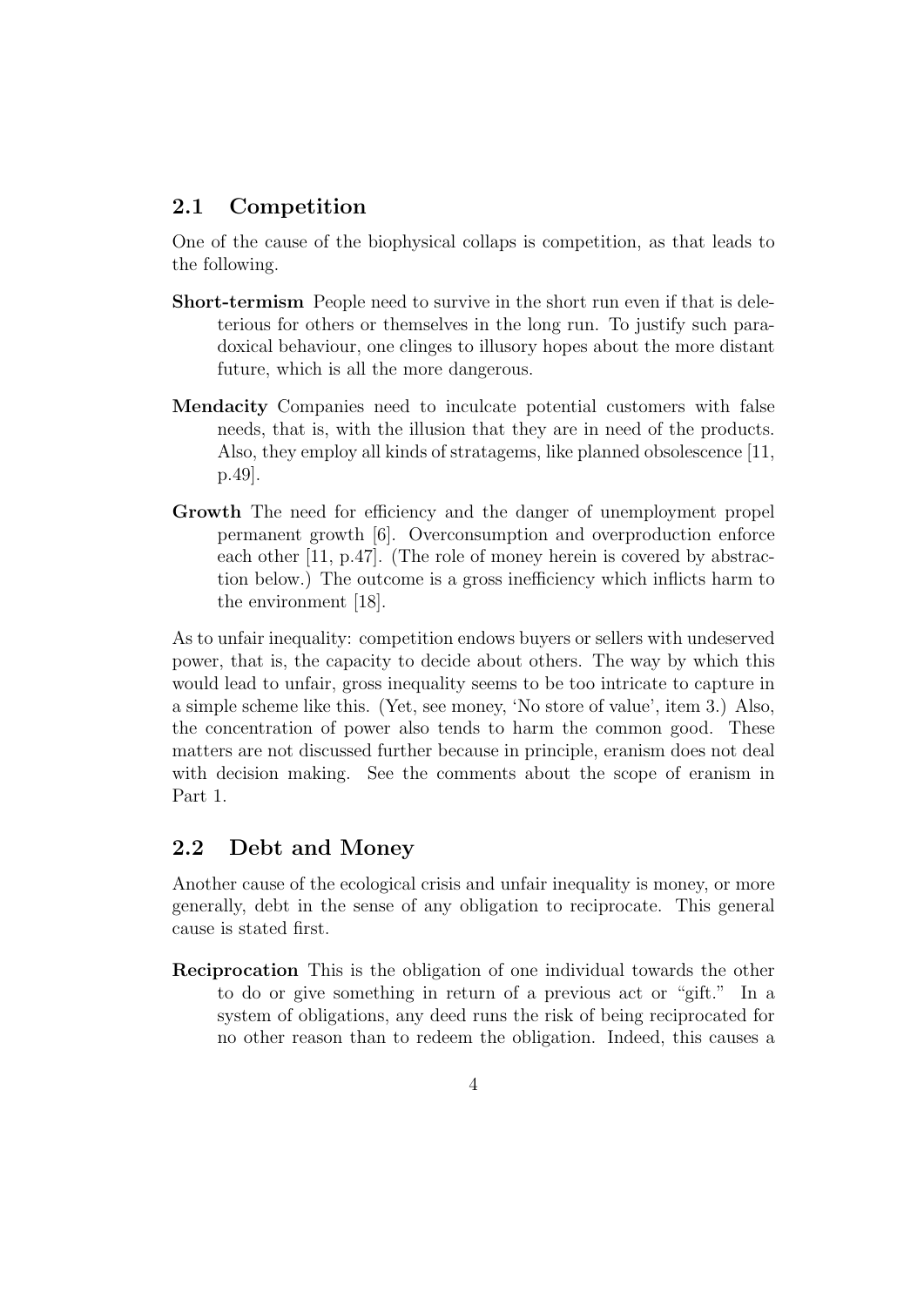lot of useless activity, pollution, and waste of resources. Moreover, as long as the obligation to reciprocate exists, there is an inequality which can be felt to be unfair.

As outlined in the appendix, money evolved from reciprocation. What are the ramifications of the invention of money? Clearly, money has advantages: it facilitates trade of necessities. Also, it liberates people from social obligations [17]. However, money is harmful to the environment and leads to unfair inequality because of various side-effects, as sketched in the following.

- No store of value Money, as it is used at present, does not properly reflect the effort and resources of the product or service it is been gained with or for which it is spent. This lack of representation has several reasons.
	- 1. Money is created freely by being printed or issued as a loan [12, p.133ff]. On the other hand, its value diminishes due to this free creation.
	- 2. Prices adapt to demand in the market mechanism. This is not totally the fault of money becaus a truthful price can be obtained in a Vickrey auction, for example.
	- 3. Money can be made from money alone and with little labour. This stimulates harmful growth (see above) for example by compound interest [12, p.99ff]. It also amplifies unfair inequality [4].

The illusory inherent value of money leads to two kinds of activities which are harmful to the environment: spending money without realistic bounds and useless work to earn it.

- Trade Money facilitates trade which is harmful not only because of the CO2 emitted by transport but also because of the affluence of unnecessary goods.
- Alienation Money allows labour to be traded as if it were a good, a 'human resource' as it is called. The worker is mentally separated ("alienated") from the work, that is, he or she only works for money and not for some inherent value. This is a kind of humiliation, especially if the work is useless, and this too can be considered unfair inequality.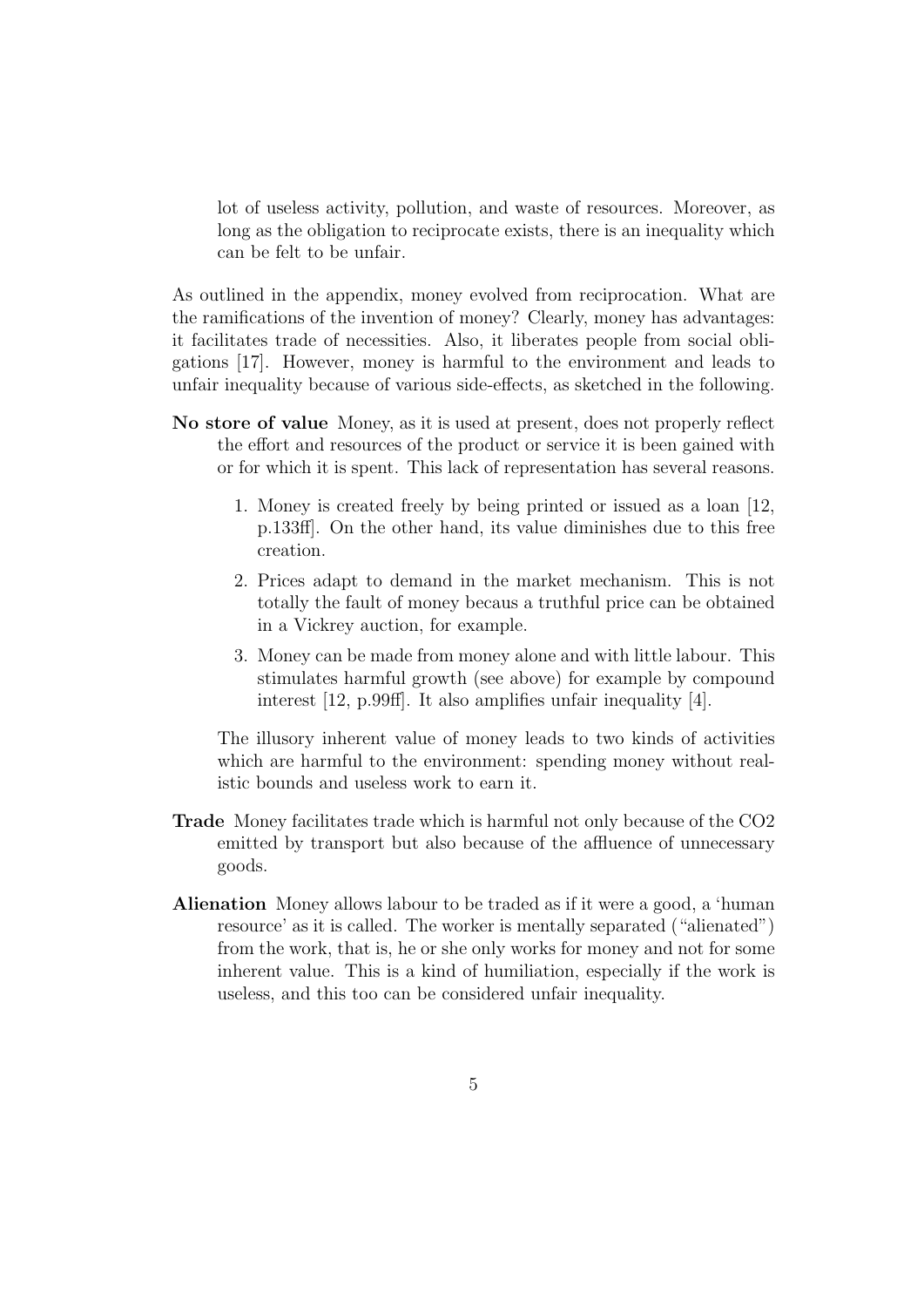- Market failure The damage to the environment is hardly accounted in the price. This is a well-know case of market failure [7]. Moreover, as Find more long as companies compete in attracting customers with luxury, this luxury is accounted for in the prices. Because all companies compete this way, the price is guaranteed to have a minimum level. This in turn encourages squandering by the company, which has no longer an incentive for efficiency.
- Irresponsability In organisations, subordinates and superordinates fall victim to 'structured irresponsability' [10] because they depend on acting against common sense in order to keep their income. This, too, leads to useless, harmful activity; or inactivity, as with a commercial fire brigade which does not fight a fire [8].
- Administration Banking, stock markets, taxation, insurance, bitcoin mining, etcetera require fossil fuel, which leads to emission of green house gasses. This might be a relatively minor cause of biophysical degradation, but it needs mentioning.
- Lack of purpose Earning money allows to postpone deciding what to do with it (for those who can afford so.) The following cause (reification) is quite the opposite, but it might serve as a substitute for a lack of purpose.
- Reification Money (or rather, the prospect of buying something) can gain importance as an end in itself [16]. This phenomenon is called reification [13] or preponderance of the means over the end [19]. The love for money carries over to the purchase itself [2], for example, if the wealth is imagined to be a step towards greater happiness [1]. This leads to possibly harmful activity with only a distant goal.
- Abstraction The deeper cause of all this, however, is the fact that money is an abstraction of almost everything and therefore conceals the true effects and origins of the object or service purchased, in particular those pertaining to nature [21].

Not to mention the "irrational" or psychological side-effects of money and wealth [3, 20]. All in all, money is not the basis for a prudent economy.

specific term: cartel?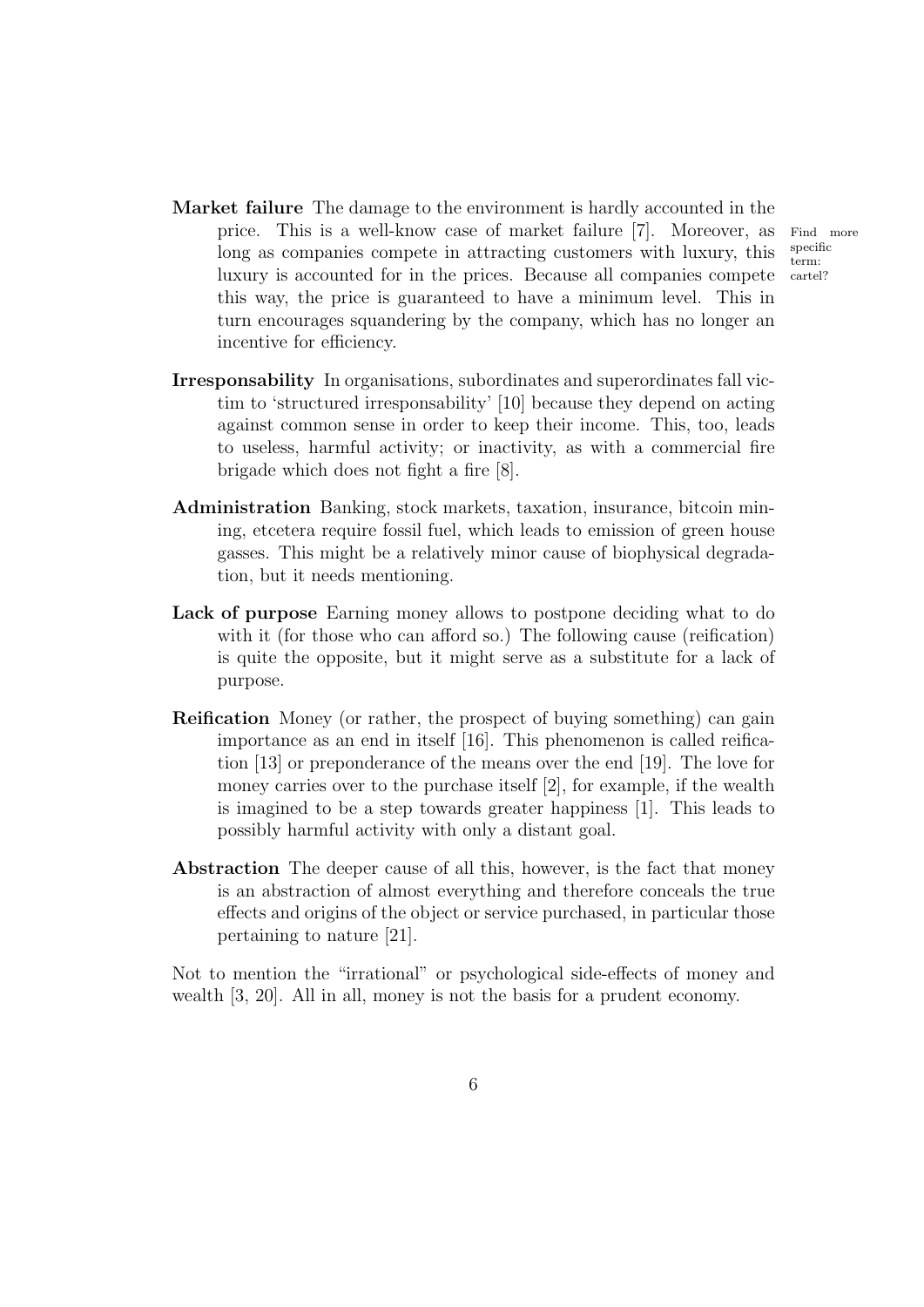## 3 Counter-measures

This paragraph explains why Eranism would alleviate the above problems and not introduce other problems of equal severity.

### 3.1 Non-monetary Economy

As money is the cause of so many problems, changing the monetary system in whatever way can hardly be expected to solve these problems. Therefore, the eranist economy simply does without money of any kind. There even would be no debts for delivering goods or services because reciprocity would be replaced with mutualism.

### 3.2 Mutualism

In this document, mutualism is defined as an arrangement *within* a community to let any of its members be helped by other members. This mutual aid can be based on an incentive or on an obligation of the community in its entirety, enforced by some government. So, contracts and such remain. For example, a mutual insurance company is obliged to indemnify an unfortunate member by a payment of money. As mutualism is a way of cooperation, there would be far less need for competition. Neither would there be much need for the many harmful activities which are carried out for the sake of reciprocation alone, like birthday presents.

#### 3.3 Distribution

Eranism bases the distribution of goods on a mechanism where every participant reports how much he or she desires. If there is enough for everyone, then there is no distribution problem. Otherwise (in case of insufficient goods) the mechanism is a rationing scheme where nobody can profit from misreporting one's needs or wants. The insufficiency may be artificial because the use of resources inflicts harm. (The scheme would be a fixed-path allocation, see Part 3.) Notice that no central authority determines how much anyone should get: that is determined by the individuals themselves, who know their needs best and who are encouraged by the mechanism to truthfully report those needs.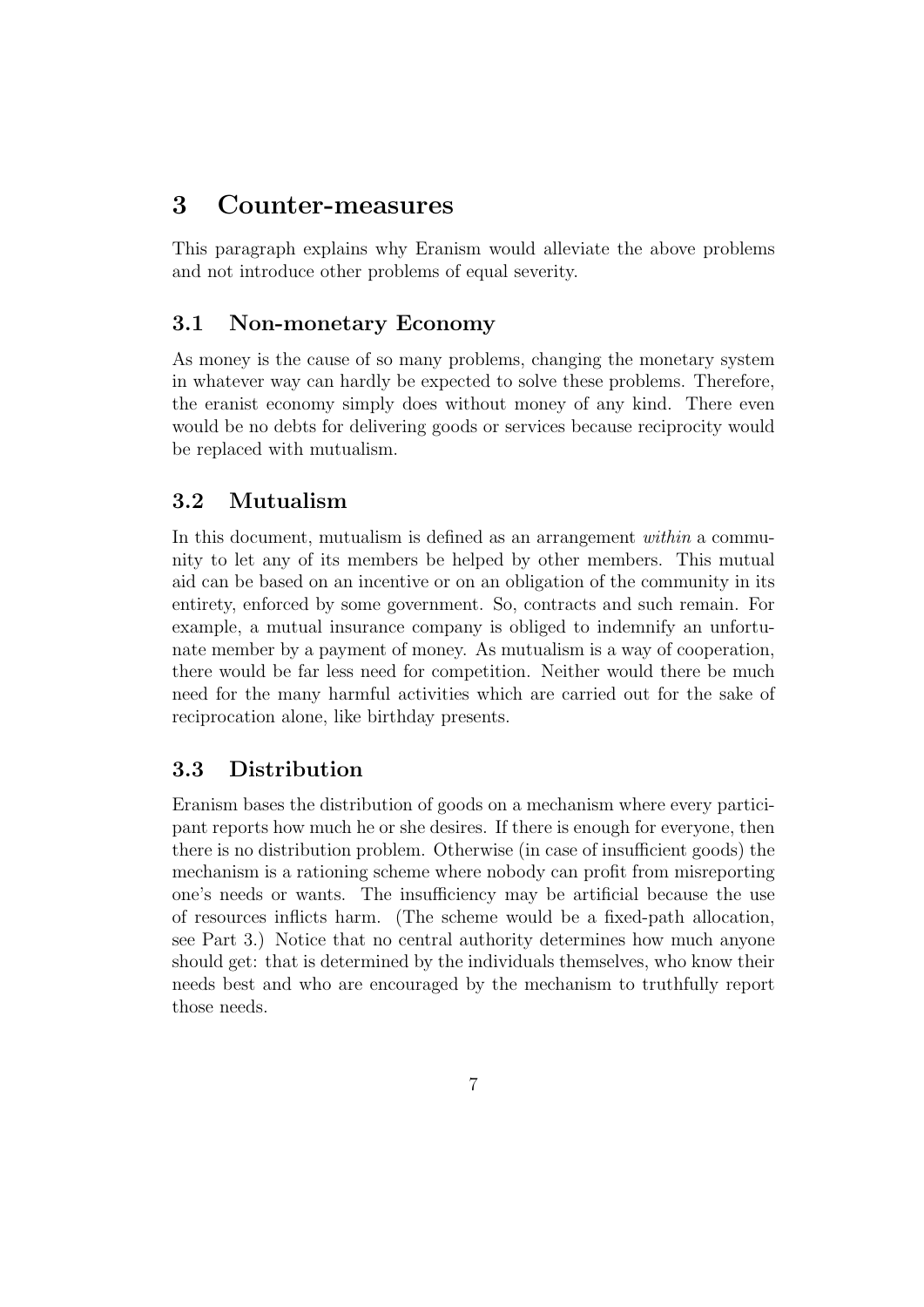Now, the present state of affairs requires, or will require austerity: resources need to be saved and pollution to be halted, in particular, the emission of greenhouse gasses. Such austerity would require a lot of self-discipline from individuals, which has shown to be impossible (nor would it seem to be desirable.) Consumers would determine their own ration, but they would have to collectively determine the amount to be distributed. So, they precommit themselves to this amount but at the same time can take the liberty to claim as much as they need or want.

#### 3.4 Requirements

The eranist economy fulfils some obvious requirements.

- Decentralised There is no authority which determines how long one should work or how much one should get. On the other hand, many data are to be collected to estimate how much actually is, or should be available. This is a problem which should have been addressed decades ago but for political reasons, never has.
- Strategy-proof The basic mechanism of eranism for a good deal is strategyproof, that is, no profit can be made by misreporting the number of labour hours, the need for work, or the amount of goods needed. The main exception is to not record the labour hours of somebody who is never to be seen again.

In conclusion, Eranism is not a naively utopic gift economy but a robust way of distributing goods and labour in a just manner. Based on scientific findings, it should be refined, changed, and extended. But first, it should be tried out.

## A Possible Origins

Here is a sketch of the way the abandonment of moneyless mutualism might have contributed to the present predicament.

#### A.1 Reciprocation

The definitions of mutuality and reciprocation differ in the literature. Elaborating on the work of Ricœur, Hénaff considers mutuality as a report between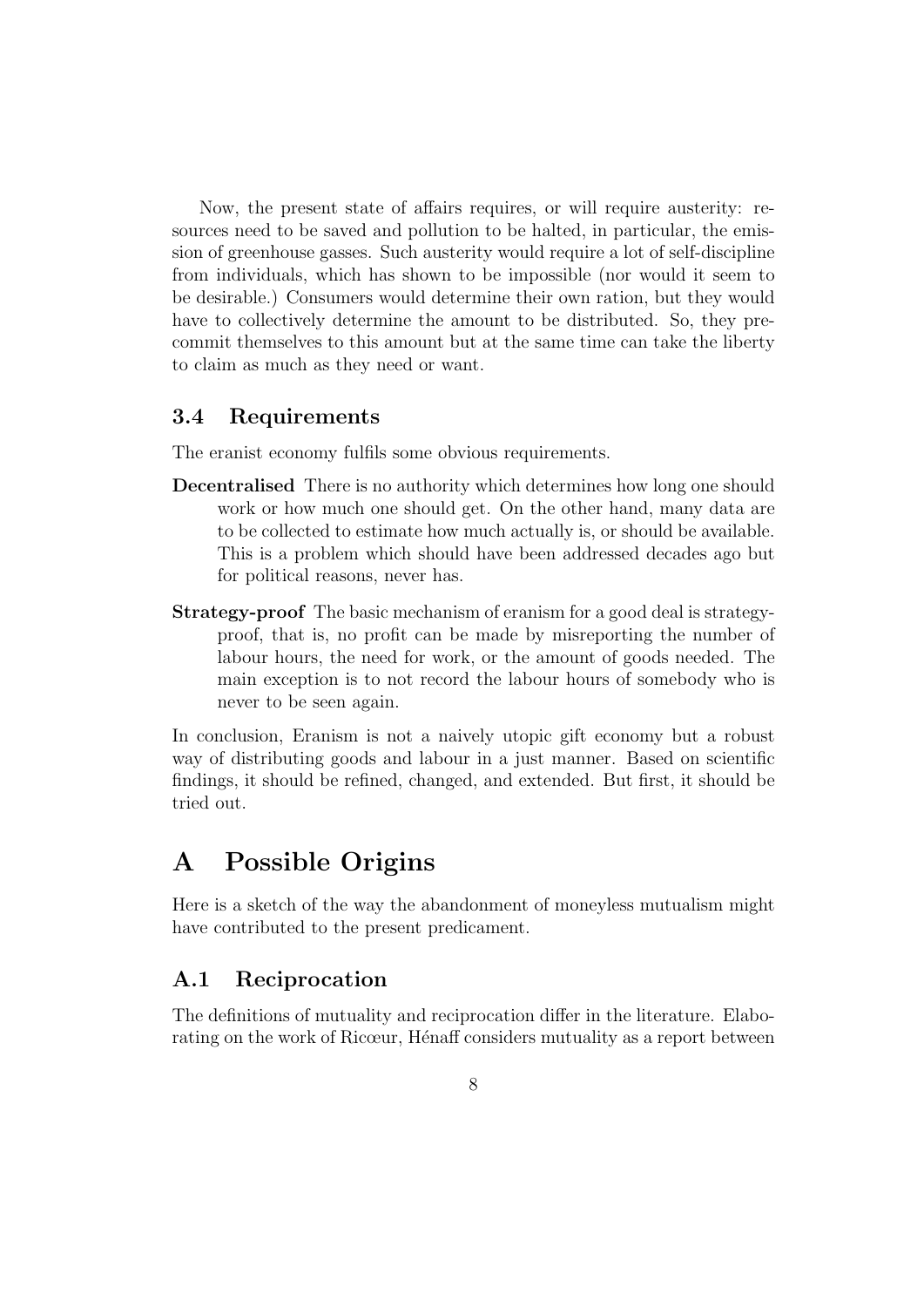members of a group where an act of one person to the benefit of another is not considered the creation of an obligation (as is often the case with reciprocation) but as an act which springs from a sense of communality and equality [9]. (Clearly, Eranism does not count on such a sense.) Mutualism as defined in this document is what Sahlins calls "pooling" and "redistribution" and which he considers as a system of reciprocities [15, p.188] or centralisation of reciprocities [15, p.134 n.16]. (He uses the term 'mutualism' but hardly defines it.) The boundaries between mutualism, cooperation and the various grades of reciprocation are blurred [15, p.192]. This suggests that there is not one specific reason why people decided not to rely on the community but on reciprocation, that is, on obligations of one to the other. Still, one would have to rely on communities to enforce such obligations in whatever way but that may have appeared to be a more reliable arrangement.

The following paragraph suggests how money may have evolved from reciprocation. Interestingly, the use of money leads back to mutualism because any member of the community can be expected to help by being offered a payment, although there still is no guarantee.

#### A.2 Money

Money is defined here as an anonymous (tradeable, transferable, alienable) certificate of credit, though not of a right: nobody can legally be forced to sell against a low price. The origin of money can be thought of as a contract, which to the debtor meant "I owe you" and to the creditor "You owe me." For example, the tally. So, the certificate of debt (promissory note, debenture, obligation) is a certificate of credit at the same time. Once such a certificate is exchanged amongst debtors and creditors, then it becomes money. The way this came about can be thought of as follows, which is not necessarily what happened in history. Person X renders a service to Y, who returns a certificate of debt to X and keeps a certificate which proves that X did not forge such a certificate of debt. Person Z helps X and in return, X passes this certificate to Z. So, Y is now obliged to Z and the creditor has changed. Conversely, Y can pass his or her certificate to someone who helped Y, to the effect that the debtor has changed. (This transaction would have to be accompanied by yet another certificate . . . ) Historically, the settlements of debts were festive fairs, which grew into clearing houses, and finally into banks and governments who issued coins as a token of indebtness [14].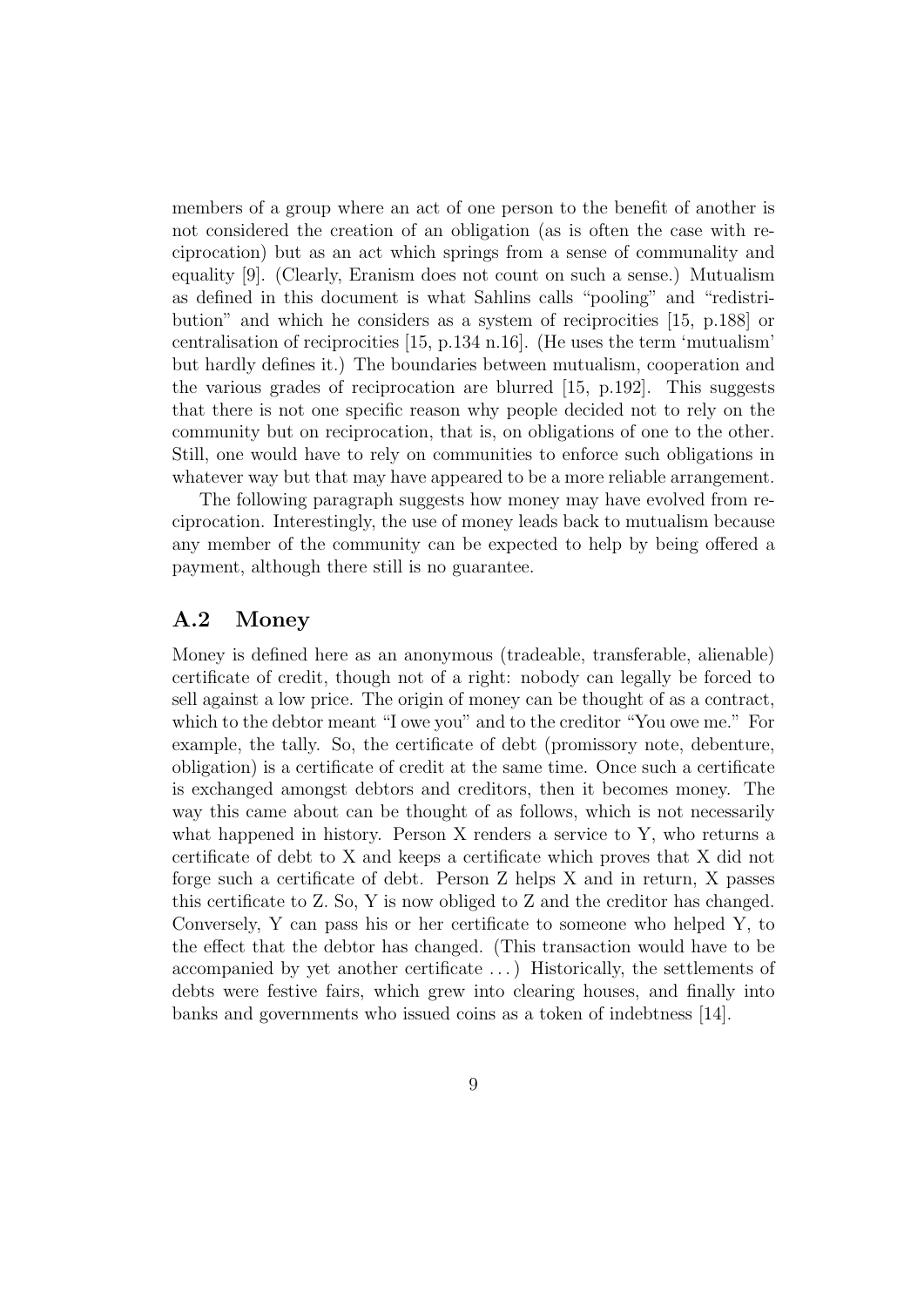### References

- [1] Aristotle, Politics, transl. Benjamin Jowett, in W.D. Ross (ed.) The works of Aristotle, reprinted by Encyclopedia Britannica, 1994. An example of Aristotle's critique on chrematistics is around 1258a5: "Those who do aim at a good life seek the means of obtaining bodily pleasures; and since the enjoyment of these appears to depend on property, they are absorbed in getting wealth."
- [2] Buhr, M. (1974) Warenfetischismus [Object fetishism] in: M. Buhr (ed.) Philosophisches Wörterbuch ("ist das erste seiner Art, das auf marxistisch-leninistischer Grundlage afbaut.") [the first of such kind which rests on Marxist-Leninist foundations] West Berlin: Das Europäische Buch. "In Geld (Kapital) erfährt der Warenfetischismus seine höchste Steigerung." ["In money (capital) object fetishism reaches its apex."] refers to Karl Marx, Das Kapital (1867) vol.1, ch.1.1.4 Der Fetischcharakter der Ware und sein Geheimnis and to K. Marx, Okonomisch-philosophische Manuskripte ms.3, ch.4 Geld,  $\S$  563, 564f.
- [3] Cross, M. (2017) The emotional life of money. How money changes the way we think and feel, Santa Barbara, Denver: Praeger.
- [4] De Bruin, B.; Herzog, L.; O'Neill, M.; Sandberg, J. (Winter 2020) Philosophy of Money and Finance, The Stanford Encyclopedia of Philosophy, Zalta E.N. (ed.), forthcoming:

plato.stanford.edu/archives/win2020/entries/money-finance/

[5] Eliopoulou, V. at 0:52 in: Chamberlin, S.; Armstrong, P. (2020) The sequel. What will follow our troubled civilisation? Bullfrog Films. See also taster 7 on

#### flemingpolicycentre.org.uk/the-sequel/

at 3:30.

[6] Fleming, D.; Chamberlin, S. (ed.) (2016) Lean logic. A dictionary for the future and how to survive it. White River Junction: Chelsea Green. Lemma *Growth* on p.182: "For an economy, 'moving forward' means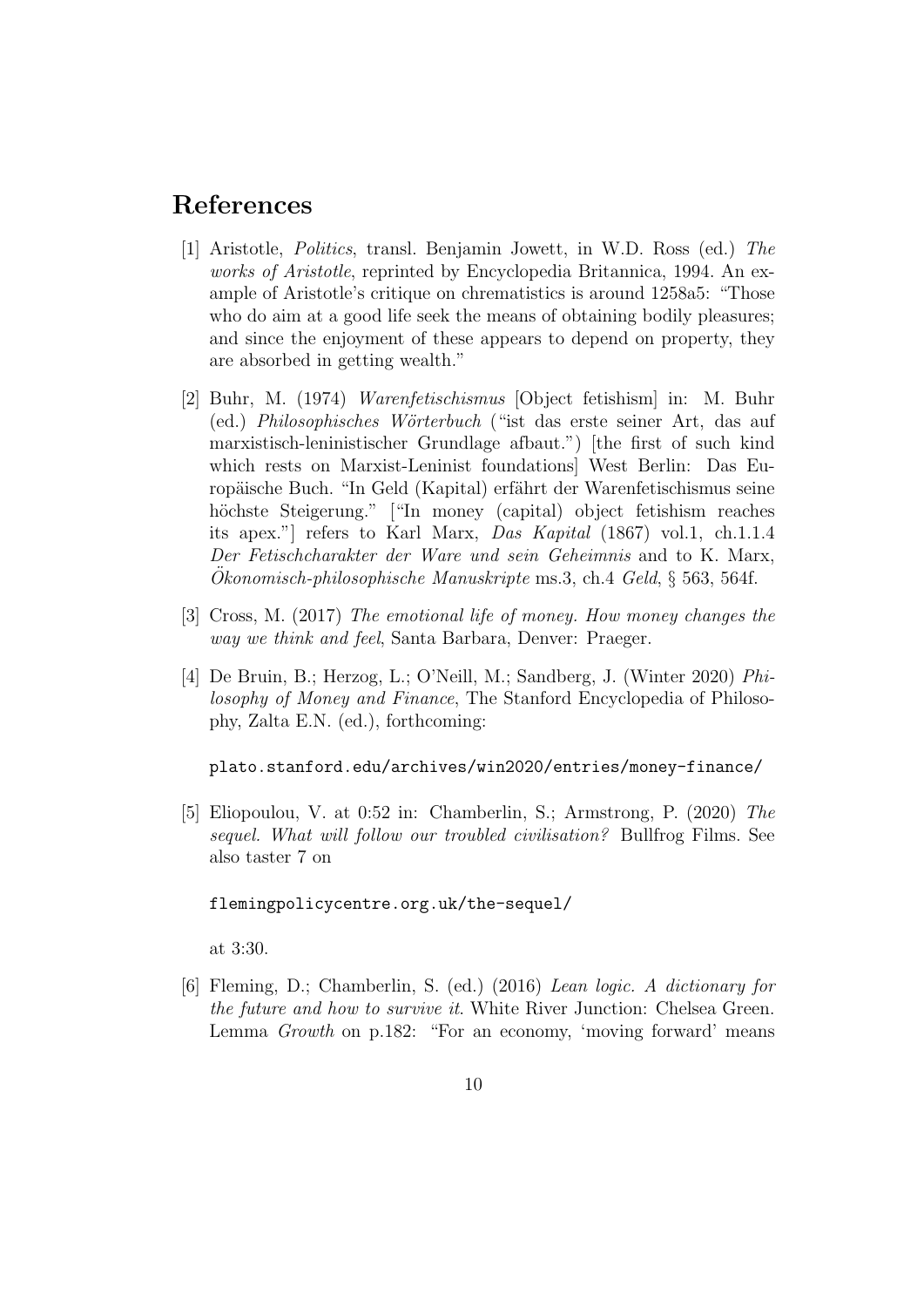growth in [Gross Domestic Product], which it has to sustain just to reabsorb the labour [force] released by those advances in productivity." See also https://leanlogic.online.

- [7] Goolsbee, A.; Levitt, S.; Syverson, Ch. (2013) Microeconomics New York: Worth.
- [8] Ibidem p.677 Freakonomics. Is Fire Protection a Public Good? Indirectly refers to

www.nbcnews.com/id/wbna39516346

and to a broken link

usnews.msnbc.msn.com/\_news/2011/12/07/9272989 firefighters-let-home-burn-over-75-fee-again

of a repetition of this event.

- [9] Hénaff, M. (2012) Le don des philosophes. Repenser la réciprocité [The gift of philosophers. Rethinking reciprocity] Paris: Seuil, pp.147-150.
- [10] Honegger, C.; Neckel, S.; Magnin, Ch. (2010) Strukturierte Verantwortunglosigkeit. Berichte aus der Bankenwelt [Structured Irresponsability. Messages from the Realm of Banks.] Berlin: Suhrkamp.
- [11] Lafargue, P. (1883) Le droit à la paresse [The right on idleness] Paris: Allia, 1999. p.47: "... le grand problème de la production capitaliste n'est plus de trouver des producteurs et de décupler leurs forces, mais de découvrir des consommateurs, d'exciter leurs appétits et de leur créer des besoins factices." [The great problem of capitalist production no longer is to find producers and to double their forces, but to find consumers, to arouse their appetites, and to inculcate them with artificial needs.] p.49: "Tous nos produits sont adultérés pour en faciliter l'écoulement et en abréger l'existence. Notre époque sera appelée l' $\hat{a}$ ge de la falsification . . . " [All our products are adulterated to increase their sales and to shorten their life. Our era will be called the *fraudicene* ...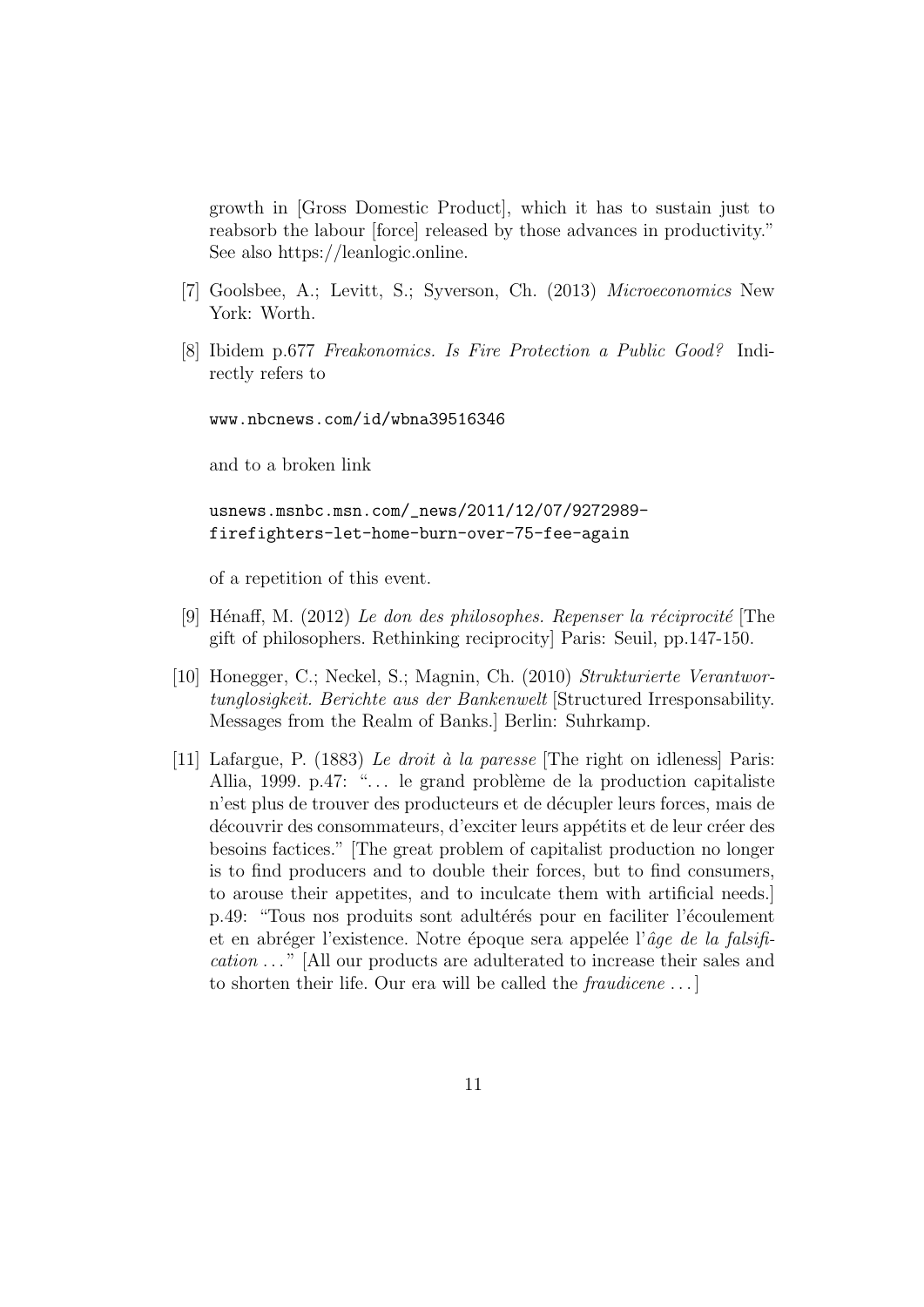- [12] Lietaer, B.; Arnsperger, Ch.; Goerner, S.; Brunnhuber, S. (2012) Money and Sustainability. The Missing Link, Axminster: Triarchy Press. The following processes detrimental to sustainability are listed on p.94: boom-and-bust cycles (but the destruction of natural capital is only mentioned in passing); short-termism; growth due to compound interest; concentration of wealth; and devaluation of social capital (trust and other such immeasurable concepts.) The effects on the environment of the last two processes is not highlighted. On p. 133 starts a paragraph about the creation of fiat currency out of nothing.
- [13] Lukács, G. Reification and the Consciousness of the Proletariat, in History and Class Consciousness, Rodney Livingstone (trans.), Cambridge, MA: MIT Press, 1971, pp. 83-222. On p.100 'reifying process' as cited in Stahl, Titus, Georg [György] Lukács, The Stanford Encyclopedia of Philosophy (Spring 2018 Edition), Zalta, E.N. (ed.) on-line:

plato.stanford.edu/archives/spr2018/entries/lukacs/

[14] Mitchell Innes, A. (1913) What is money? The Banking Law Journal, May 1913, pp.377-408.

www.newmoneyhub.com/www/money/ mitchell-innes/what-is-money.html

See pp.393, 397, 399, 402-403.

- [15] Sahlins, M. (1972) Stone Age Economics, Chicago and New York: Aldine Atherton
- [16] Simmel, G. (1900) Philosophie des Geldes (Philosophy of money, eds. D.P. Frisby and K.C. Köhnke) Frankfurt am Main: Suhrkamp, 1989. Ch.4.2, p.442: "denn worin anders kann [der Reiz des Geldes] bestehen als in dem Versprechen der Freuden, die uns das Geld vermitteln soll?" [for of what else consist the arousal by money than in the prospect of pleasure which is conveyed by money?]
- [17] Simmel, G. (1901) Philosophie des Geldes (lecture) pp.719-723 in [16]. On p.722: "In dieser reinen Sachlichkeit der geldmäßigen Beziehung zeigt sich bei aller gegenseitigen Abhängigkeit doch die Persönlichkeit